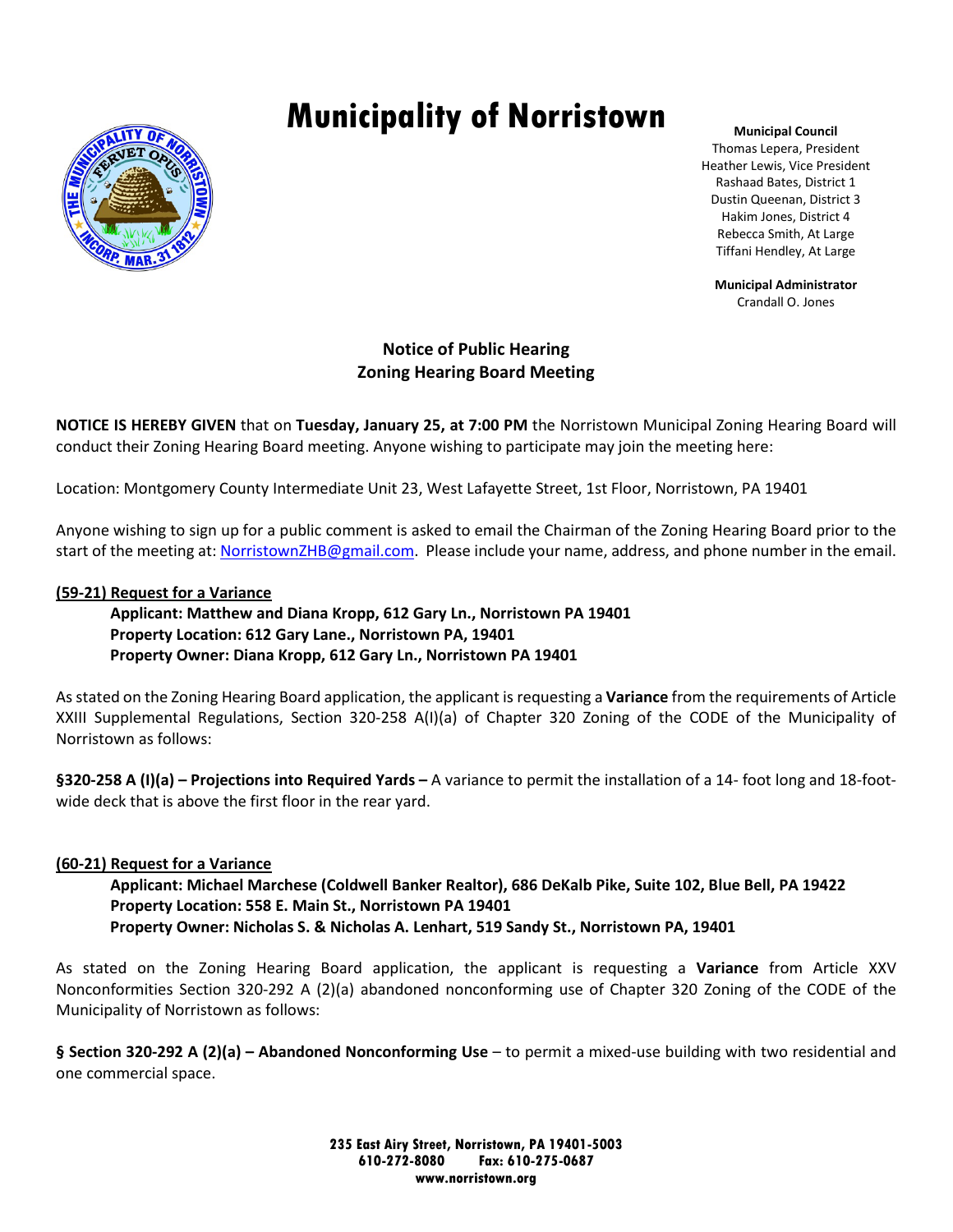## **(61-21) Request for a Special Exception**

### **Applicant: Elon at Montgomery Park, LP; Elon at Montgomery Park I, LP and Elon at Montgomery Park II, LP: 240 New York Drive, Suite 1, Ft. Washington, PA, 19034**

### **Property Location: 1301 Powell St., Norristown, PA, 19401**

## **Property Owner: Elon at Montgomery Park, LP; Elon at Montgomery Park I, LP and Elon at Montgomery Park II, LP; 240 New York Drive, Suite 1, Fort Washington, PA, 19034**

As stated on the Zoning Hearing Board application, the applicant is requesting a modification of the Zoning Hearing Board's May 5, 2016 Special Exception approval under Article X OR Office Residential District Section 320-96(4) of Chapter 320 Zoning of the CODE of the Municipality of Norristown as follows:

**§ Section 320-96(4) – Use regulations** – to permit of the construction of a 4-story elderly housing building consisting of forty-two (42 units on a portion of Parcel 13-00-11996-00-6 (Lot #3) instead of the previously approved one-story health care facility

## **(1-22) Request for a Variance**

## **Applicant: Philip M. Rello, 623 Hamilton Street, Norristown PA 19401 Property Location: 623 Hamilton St., Norristown PA 19401 Property Owner: Philip M. Rello, 623 Hamilton Street, Norristown PA 19401**

As stated on the Zoning Hearing Board application, the applicant is requesting a **Variance** from Article XXV Nonconformities Section 320-292 A (2)(a) abandoned nonconforming use of Chapter 320 Zoning of the CODE of the Municipality of Norristown as follows:

**§ Section 320-292 A (2)(a) – Abandoned Nonconforming Use** – to permit a mixed-use building with two residential and one commercial space.

### **(2-22) Request for a Variance**

## **Applicant: Montgomery County Intermediate Unit 23, 2 W Lafayette St., Norristown, PA 19401 Property Location: 2 W Lafayette St., Norristown, PA 19401 Property Owner: Montgomery County Intermediate Unit 23, 2 W Lafayette St., Norristown, PA 19401**

As stated on the Zoning Hearing Board application, the applicant is requesting a **Variance** from Article XXVIII Floodplain Regulations Section 320-334 B (1) Uses permitted in Floodplain conservation District -of Chapter 320 Zoning of the CODE of the Municipality of Norristown as follows:

# **§ Section 320-334 B (1) - No new construction, alteration, or improvement of buildings and any other type of permanent structure, including fences shall be permitted in the floodway or the one-hundred-year floodplain** – to permit a 6' high ornamental fence with security gates at the east side of the office building

### **(3-22) Request for a Variance**

**Applicant: Curren Terrace Excess Landowner, LLC C/O Morgan Properties, 160 Clubhouse Rd, King of Prussia, PA 19406 Property Location: 1011 New hope St., Norristown PA 19401 Property Owner: Morgan Properties, 160 Clubhouse Rd, King of Prussia, PA 19406**

As stated on the Zoning Hearing Board application, the applicant is requesting a **Variance** from Article VII MR Multi Family District Section 320-67A (1)(2) Dimension Criteria and 320-68 B (4)(9) Development Regulations -of Chapter 320 Zoning of the CODE of the Municipality of Norristown as follows:

> **235 East Airy Street, Norristown, PA 19401-5003 610-272-8080 Fax: 610-275-0687 www.norristown.org**